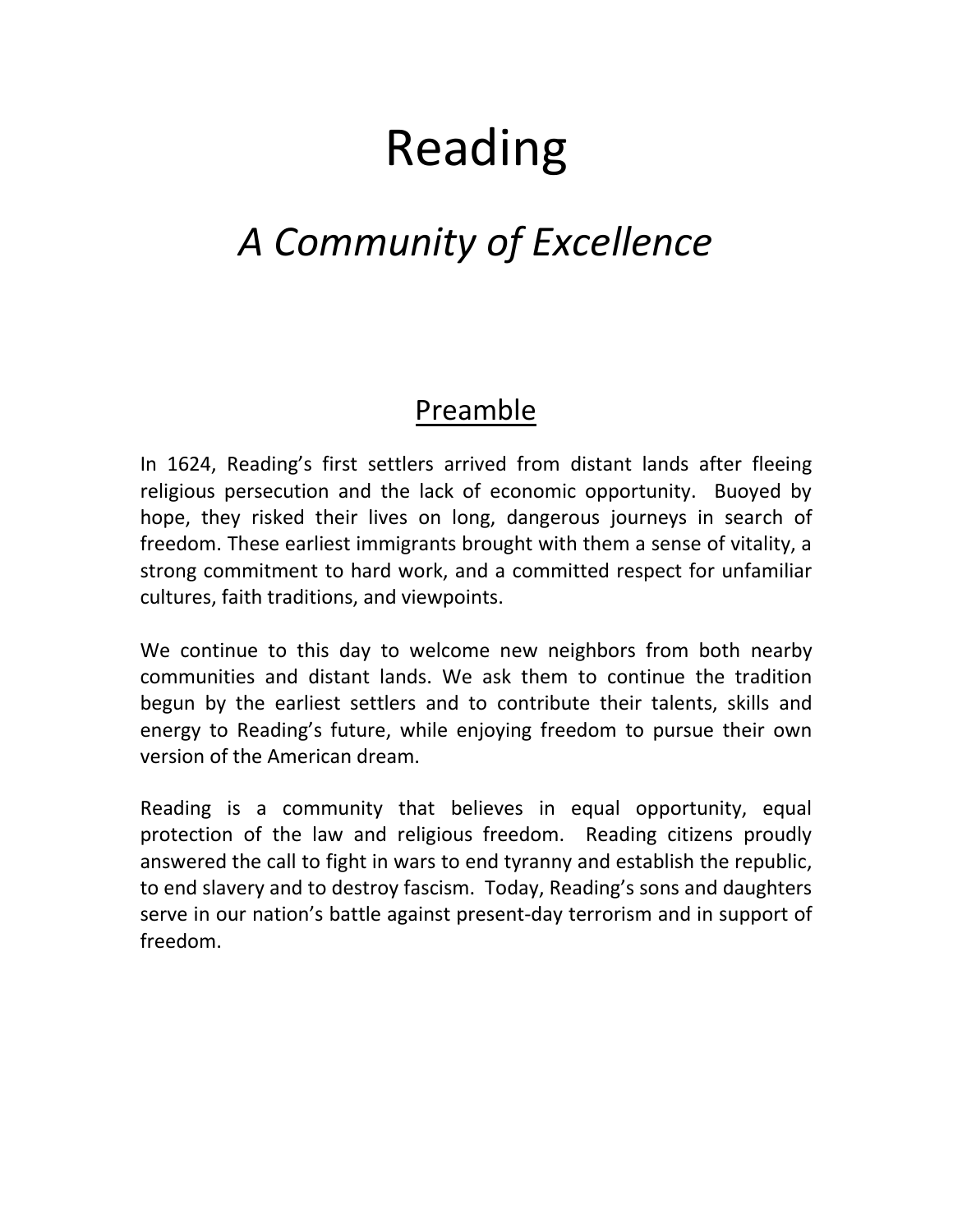As the Town's elected executive board, we recognize and accept our role as community leaders. We support the values of our democracy and especially the right to free speech and assembly. We welcome vigorous public discourse, even where disagreement may arise as a consequence. However, we also reserve the right to stand against those who would undermine our shared values or threaten our community's welcoming nature and sense of safety. We accept our leadership role in support of the operating principles of tolerance, civility, dignity and respect for all, so as to sustain our Town's cultural and religious diversity.

It is our enduring goal, in cooperation with other Town officials and staff, to continue to build trust in our community, and to implement and enforce applicable laws concerning discrimination, intimidation, illegal conduct and hate crimes.

*Reading Board of Selectmen* May 30, 2017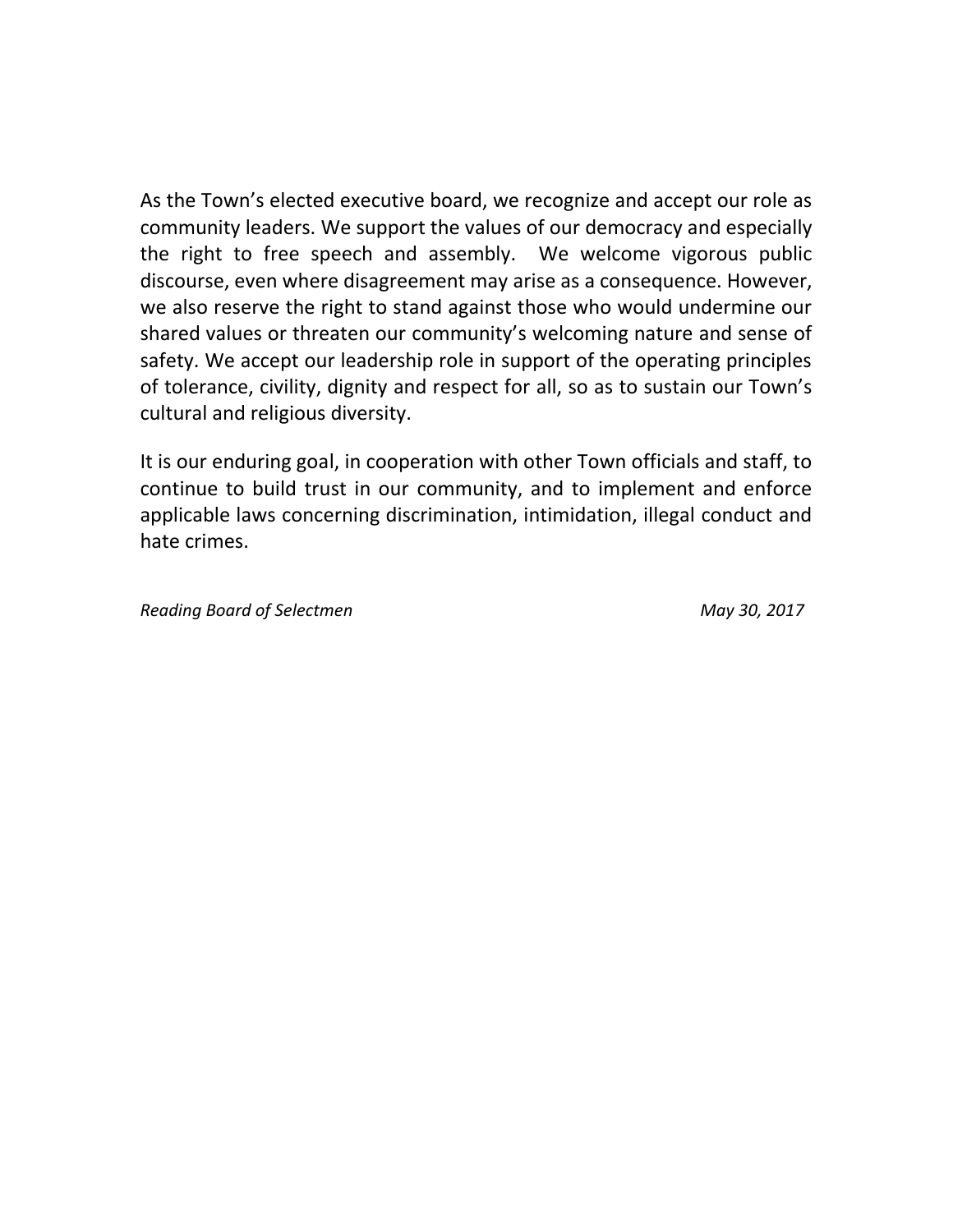## **Town of Reading Mission**

The Town of Reading strives for excellence in all its services – from education to government – and seeks to enhance and enrich the social, intellectual, and leisure life of the community.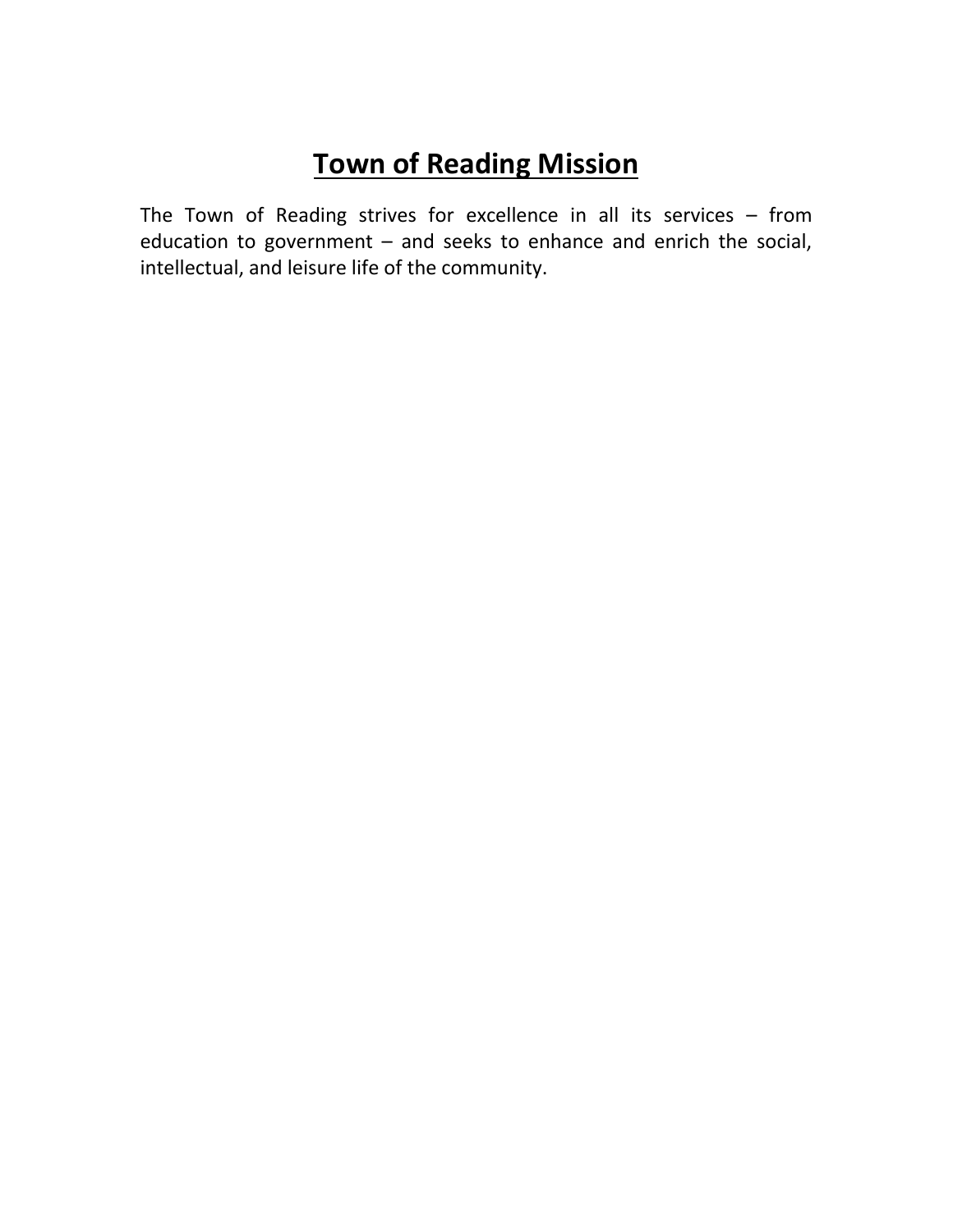## **Municipal Government**

In support of the Town of Reading Mission, Reading Municipal Government will:

- help residents identify with their community by supporting volunteerism and civic engagement,
- create opportunities for public discourse about community issues and encourage citizen participation in planning and decision-making
- commit itself to community-responsive services that incorporate best practices and a strong orientation to customer service
- support open and transparent government with convenient avenues for communication and access
- enhance the integrity and livability of its many fine neighborhoods by supporting community initiatives for preservation and improvements
- uphold the character of Reading by actively encouraging efforts to document and preserve the history of the community, its historic buildings and areas, and prized open spaces.
- embrace diversity by striving to provide varied housing choices and diversifying the municipal workforce by recruiting, hiring, and promoting persons of all backgrounds and races
- enhance the social, civic, and intellectual life of residents by offering a broad range of services and programs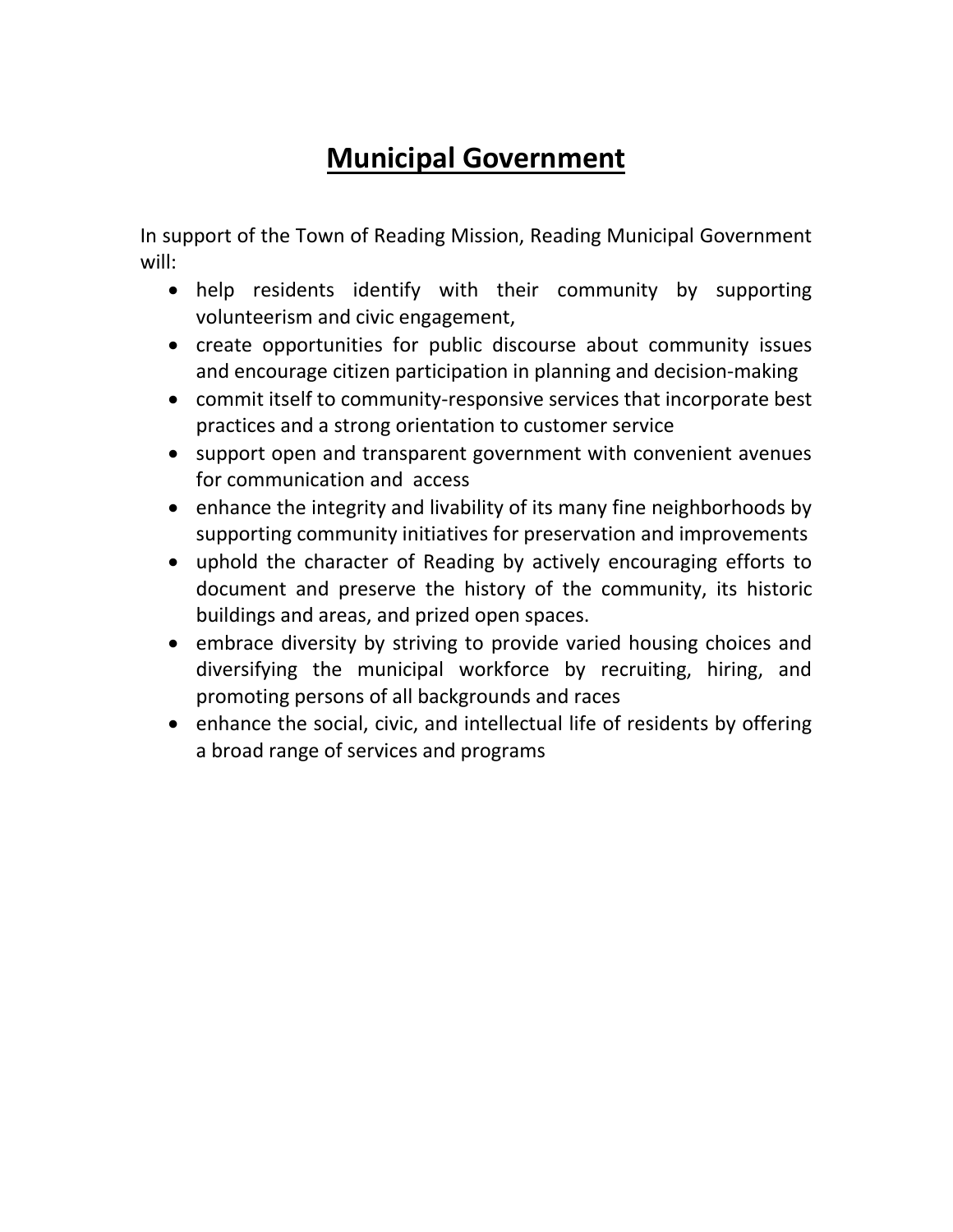## **Values**

The municipal government of the Town of Reading will be guided by the following values:

#### **Integrity and Transparency**

- Reading municipal government and its employees and officials will be guided by the highest standards of ethics and integrity.
- Municipal business will be conducted in an open manner with opportunities for public discussion and input into decisions.
- The community will be kept informed with open communication.
- All official business will be conducted in a civil, professional, and mutually respectful manner.

#### **Excellence**

- Excellence will be the standard for all municipal services, with continuous review and evaluation of best practices, incorporating new methods and technologies, striving for efficiency and cost effectiveness.
- Reading municipal government will make decisions based on careful planning consistent with town-wide goals.

#### **Diversity**

• Municipal government will encourage diversity and respect for differences in the conduct of its business and in recruiting and hiring personnel and in providing enrichment opportunities for the community.

#### **Community**

The following are values that the community holds in high regards:

- Social, Environmental, and Financial Sustainability
- Tolerance, Civility and Cultural Diversity
- Volunteerism and Civic Engagement
- Historic Preservation and Open Space
- Recreational, Cultural, and Educational Opportunities